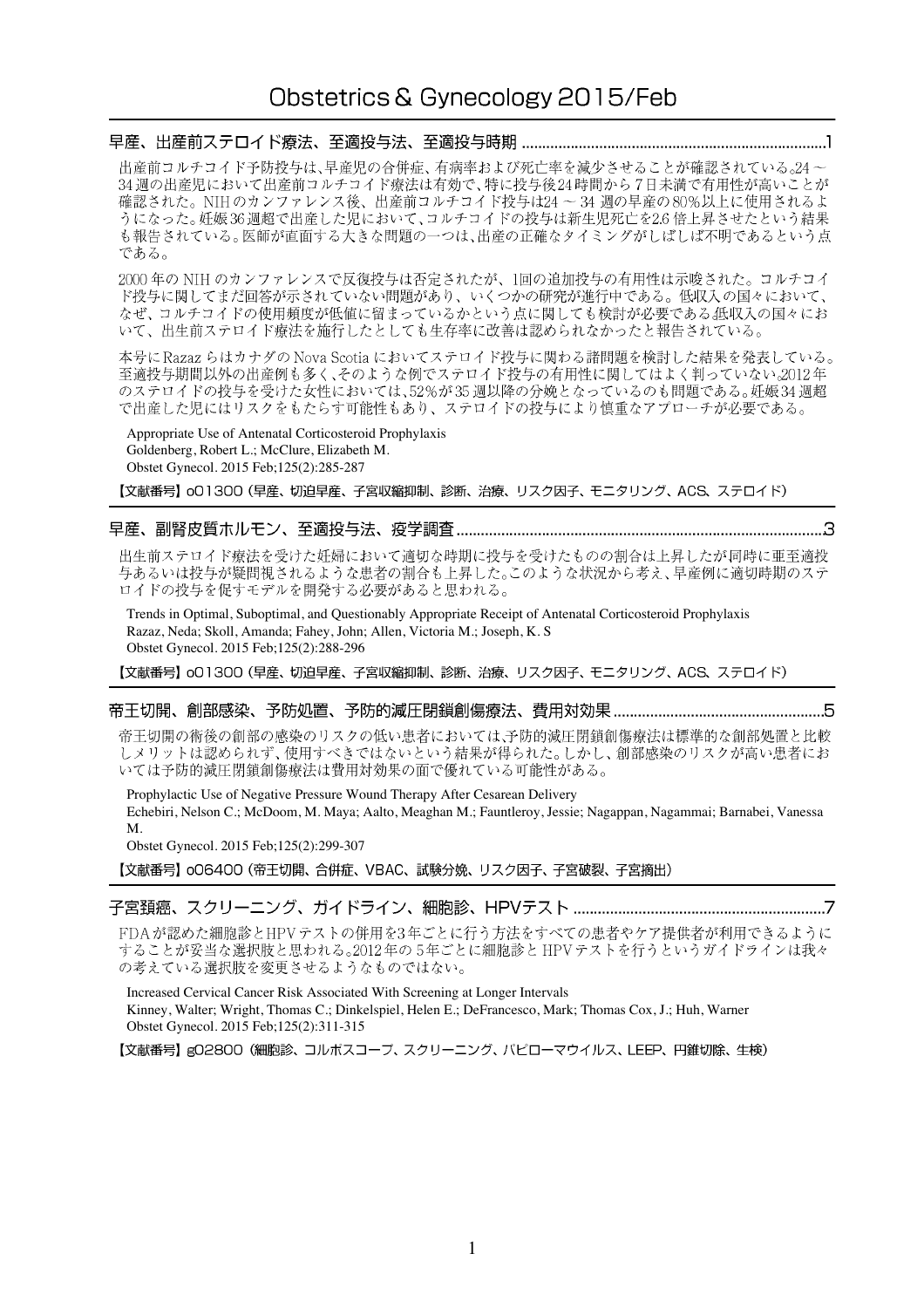子宮頚癌、スクリーニング法、HPVテスト、細胞診、併用スクリーニング、スクリーニング間隔 .......7

ルーチンにスクリーニングを受けている女性の多くは、もし、医師に勧められた場合、細胞診単独の頚癌のスク リーニングの戦略あるいは細胞診とHPVテストの併用を3年ごとに行うことを受容してもよいという考えを有し ていた。しかし、女性はHPVテストについて不安を有し5年ごとにスクリーニング間隔を延長するということに 関しても懸念を有していた。35歳超のルーチンにスクリーニングを受けている女性において、新たな HPVを基本 にしたスクリーニングを受け入れたくないという考えのものが多かった。

Patient Concerns About Human Papillomavirus Testing and 5-Year Intervals in Routine Cervical Cancer Screening Silver, Michelle I.; Rositch, Anne F.; Burke, Anne E.; Chang, Katie; Viscidi, Raphael; Gravitt, Patti E. Obstet Gynecol. 2015 Feb;125(2):317-329

【文献番号】gO2800 (細胞診、コルポスコープ、スクリーニング、パピローマウイルス、LEEP、円錐切除、生検)

## 

2011 年、アメリカ癌学会などの主要学会が子宮頚癌の早期の発見のためのスクリーニングのガイドラインを改訂 した。今回、HPVテストを頚癌の一次スクリーニングとして適用拡大することを目指し専門家会議が招集された。 hrHPV による一次スクリーニングは細胞診のみを用いたスクリーニングと比較しメリットがあるという結果が得 られた。hrHPVの一次スクリーニングは細胞診単独や細胞診とHPVテストを併用するスクリーニングの代替法と なる。25~29歳の女性において hrHPV を用いた一次スクリーニングはCIN3 の検知率を高めると考えられる。 hrHPVを基礎にした一次検査は頚癌が関わる合併症や死亡率を低下させるのではないかと思われる。

Use of Primary High-Risk Human Papillomavirus Testing for Cervical Cancer Screening: Interim Clinical Guidance Huh, Warner K.; Ault, Kevin A.; Chelmow, David; Davey, Diane D.; Goulart, Robert A.; Garcia, Francisco A. R.; Kinney, Walter K.; Massad, L. Stewart; Mayeaux, Edward J.; Saslow, Debbie; Schiffman, Mark; Wentzensen, Nicolas; Lawson, Herschel W.; Einstein, Mark H.

Obstet Gynecol. 2015 Feb;125(2):330-337

【文献番号】g02800 (細胞診、コルポスコープ、スクリーニング、パピローマウイルス、LEEP、円錐切除、生検)

## 

良性疾患のために子宮摘出術を行う際に卵管切除術を試みることによって受容できるコストで卵巣癌のリスクを 低下させることができる。また、卵管結紮術に代わって卵管切除術を施行することは費用対効果の面で優れた代替 法となると思われる。便宜的卵管切除術は手術を受ける女性すべてに考慮される方法である。

Costs and Benefits of Opportunistic Salpingectomy as an Ovarian Cancer Prevention Strategy Kwon, Janice S.; McAlpine, Jessica N.; Hanley, Gillian E.; Finlayson, Sarah J.; Cohen, Trevor; Miller, Dianne M.; Gilks, C. Blake; Huntsman, David G. Obstet Gynecol. 2015 Feb;125(2):338-345

【文献番号】gO9300 (婦人科腫瘍、家族性腫瘍、癌遺伝子、遺伝カウンセリング、予防的摘出手術、スクリーニング、乳癌)

仰臥位で睡眠することによってすでに問題を認めている胎児において妊娠後期の死産のリスクを高めるのではな いかと思われる。胎児発育不全が疑われた場合、妊娠後期の死産を減少させる上で有用な臨床的管理法について検 討してみる必要がある。

Sleep Position, Fetal Growth Restriction, and Late-Pregnancy Stillbirth: The Sydney Stillbirth Study Gordon, Adrienne; Raynes-Greenow, Camille; Bond, Diana; Morris, Jonathan; Rawlinson, William; Jeffery, Heather Obstet Gynecol. 2015 Feb;125(2):347-355

【文献番号】 o 1 0 1 0 0 (周産期死亡、死産、胎児死亡、新生児死亡、乳児死亡、新生児合併症)

### 

性染色体の異数性に対する非侵襲的出生前テストの結果は母体や胎児の生物学的な現象によって影響を受ける非 侵襲的出生前テストの結果が不一致であった場合には、その原因を調べるために母体の既往歴、詳細な胎児の超音 波検査、胎児、恐らくは母体の核型分析の検査が必要である。

Fetal Sex Chromosome Testing by Maternal Plasma DNA Sequencing: Clinical Laboratory Experience and Biology Bianchi, Diana W.; Parsa, Saba; Bhatt, Sucheta; Halks-Miller, Meredith; Kurtzman, Kathryn; Sehnert, Amy J.; Swanson, Amy Obstet Gynecol. 2015 Feb;125(2):375-382

【文献番号】 rO9200 (出生前診断、着床前診断、着床前スクリーニング、男女産み分け)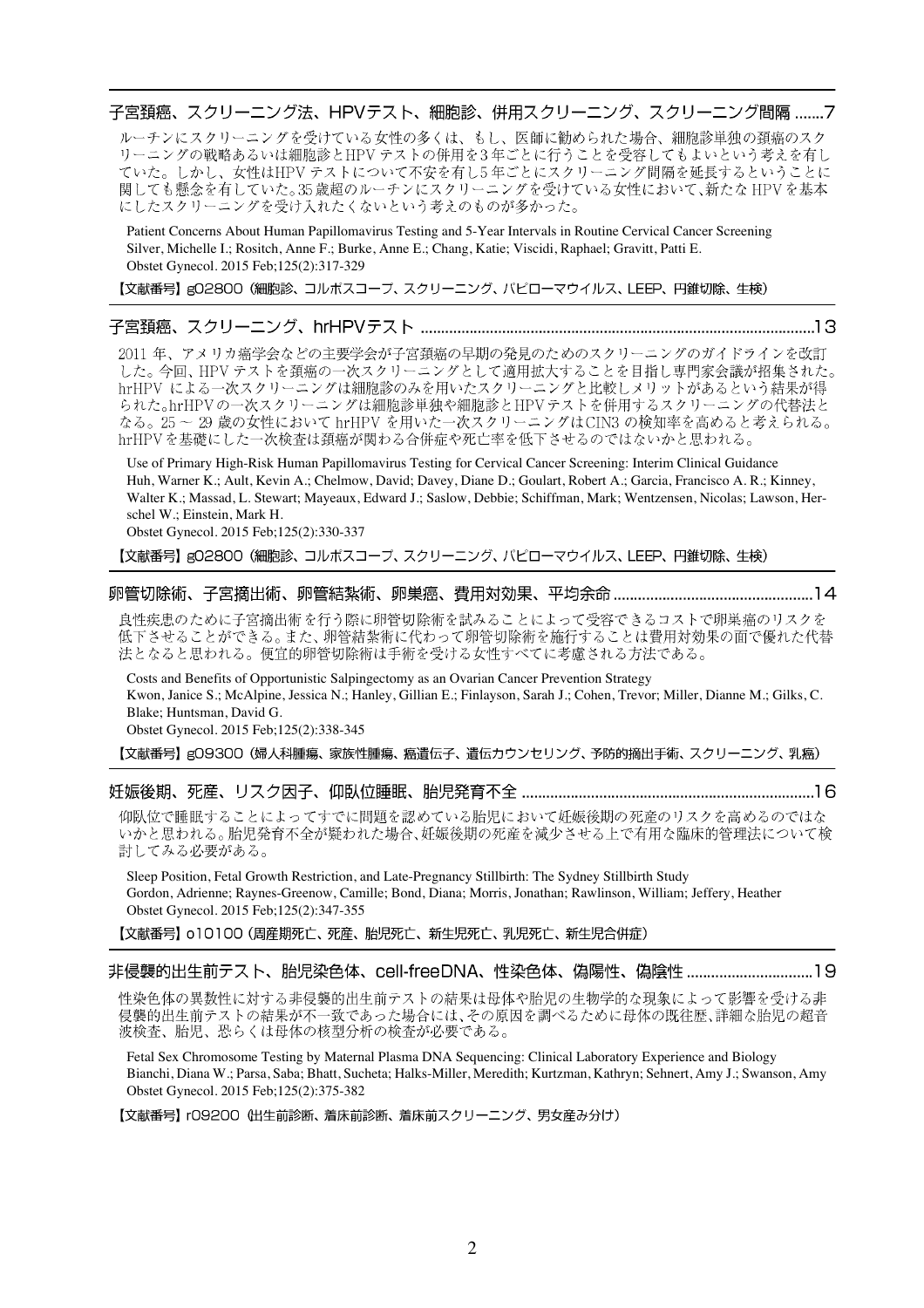# 

PGS、非侵襲的出生前スクリーニングおよび超音波検査などのいろいろな方法が試みられるようになり、不一致と いう検査結果が得られるものも増え、専門家による対応が求められるのではないかと思われる。

Discordant Embryonic Aneuploidy Testing and Prenatal Ultrasonography Prompting Androgen Insensitivity Syndrome Diagnosis Franasiak, Jason M.; Yao, Xinxin; Ashkinadze, Elena; Rosen, Todd; Scott, Richard T. Jr

Obstet Gynecol. 2015 Feb;125(2):383-386

【文献番号】 rO9100 傑色体異常、遺伝子異常、妊孕性、先天奇形、imprintingdisorder)

# 

3例の妊娠例において非侵襲性出生前テストで胎児の性染色体異常を示す結果が得られたが、母体の性染色体の数 的異常が胎児性染色体の数的異常を示唆する結果をもたらしたものであった児はすべて正常核型分析であること が確認されたが、3名の母親はすべて性染色体の数的異常を有していた。1例は以前の検査で判明していたが、他 の2人は非侵襲的テストの結果が明らかとなった後の核型分析で性染色体異常が検知されたものであった。

Maternal Source of False-Positive Fetal Sex Chromosome Aneuploidy in Noninvasive Prenatal Testing McNamara, Christopher J.; Limone, Laura A.; Westover, Thomas; Miller, Richard C. Obstet Gynecol. 2015 Feb;125(2):390-392

【文献番号】 rO9200 (出生前診断、着床前診断、着床前スクリーニング、男女産み分け)

## 

MRI と三次元 CT 血管造影によって Mayer-Rokitansky-Kuster-Hauser (MRKH) 症候群に発生した子宮筋腫の解 剖学的な状況を正確に診断することができた。

Three-Dimensional Computed Tomography of Pelvic Masses in Mayer-Rokitansky-Kuster-Hauser Syndrome Hasegawa, Ayumi; Igarashi, Hideki; Ohta, Tsuyoshi; Kurachi, Hirohisa; Takahashi, Kazuhiro Obstet Gynecol. 2015 Feb;125(2):393-396

【文献番号】 r10602 (性器奇形、子宮奇形、 膛欠損症、 半陰陽)

#### 

良性疾患と考え子宮摘出を受けた患者において予期しない悪性疾患の認められる割合は 2.7%で、その中には子宮 肉腫が0.22%、子宮内膜癌が1.02%含まれていた。確かな子宮肉腫の予測因子は認められなかった。

Unexpected Gynecologic Malignancy Diagnosed After Hysterectomy Performed for Benign Indications Mahnert, Nichole; Morgan, Daniel; Campbell, Darrell; Johnston, Carolyn; As-Sanie, Sawsan Obstet Gynecol. 2015 Feb;125(2):397-405

### 【文献番号】gO7600 (手術関連事項)

#### 

正中切開後の早発性創部へルニアの形成は低栄養状態や至適腫瘍減少手術が行われなかったものと相関した。一 方、遅発性ヘルニアは年齢の上昇と相関した。

Risk Factors for Early-Occurring and Late-Occurring Incisional Hernias After Primary Laparotomy for Ovarian Cancer Spencer, Ryan J.; Hayes, Kristin D.; Rose, Stephen; Zhao, Qianqian; Rathouz, Paul J.; Rice, Laurel W.; Al-Niaimi, Ahmed N. Obstet Gynecol. 2015 Feb;125(2):407-413

【文献番号】gO7520 (術後合併症、術後癒着、術中合併症)

### 子宮内膜癌、子宮内膜増殖症、スクリーニング、sonohysterography、子宮内膜吸引.......................30

sonohysterographyの時点において子宮内膜吸引を行うことによって、子宮内膜癌あるいは子宮内膜増殖症のリス クがある閉経後の女性において、病変を検知する上で高い感度と特異度が得られ、このアプローチは信頼できるス クリーニングのアルゴリズムであると思われる。sonohysterographyの時点における子宮内膜の吸引は第一ステッ プの子宮内膜の評価法となるのではないかと思われる。

Simultaneous Endometrial Aspiration and Sonohysterography for the Evaluation of Endometrial Pathology in Women Aged 50 Years and Older

Rotenberg, Ohad; Renz, Malte; Reimers, Laura; Doulaveris, Georgios; Gebb, Juliana; Goldberg, Gary L.; Dar, Pe'er Obstet Gynecol. 2015 Feb;125(2):414-423

【文献番号】g02600(子宮内膜癌、子宮体部腫瘍、子宮内膜増殖症、子宮肉腫、子宮内膜過形成)